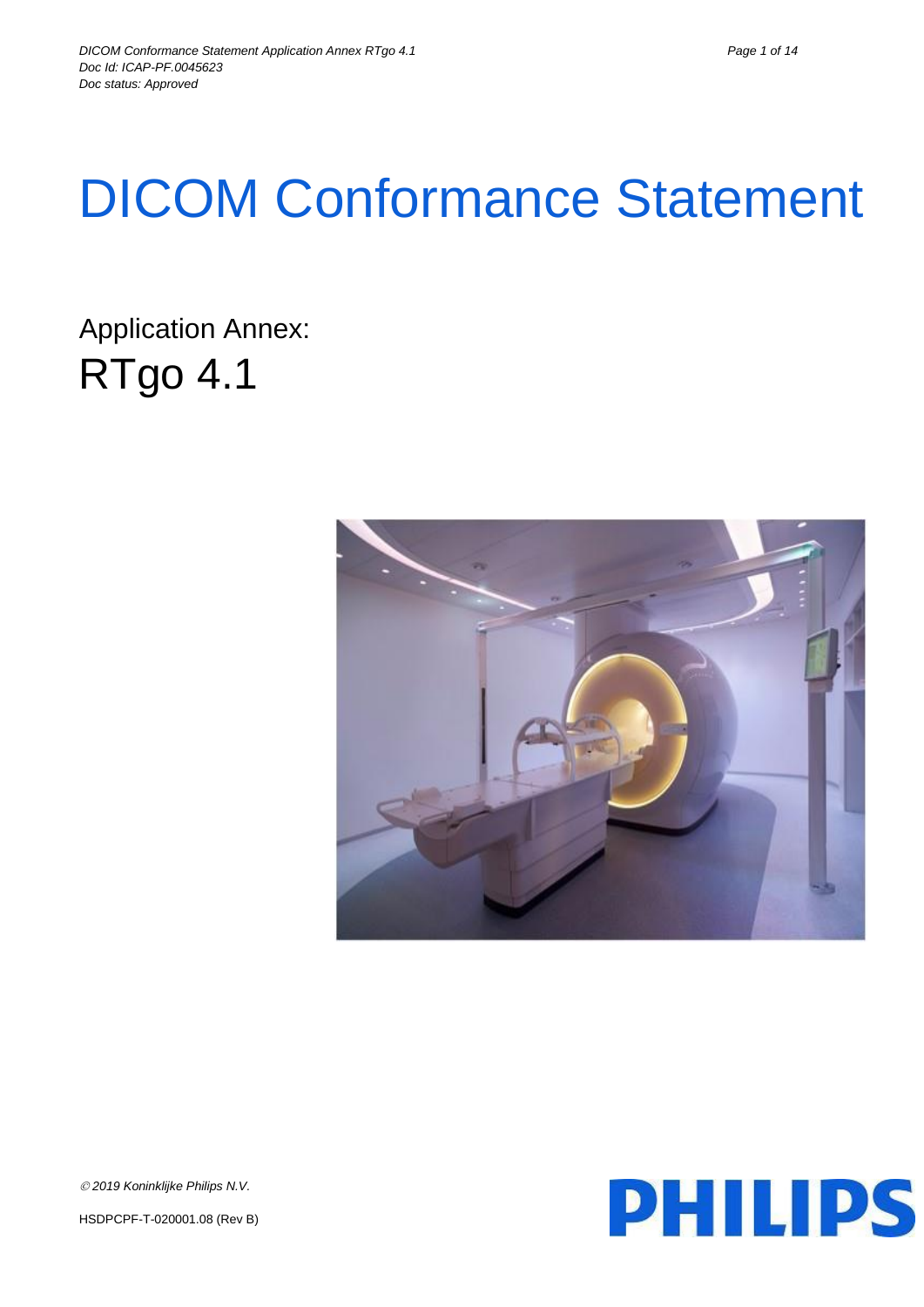**Issued by:** Philips Medical Systems Nederland BV, a Philips Healthcare company,

P.O. Box 10.000 5680 DA Best The Netherlands

Internet[: https://www.philips.com/healthcare/about/customer-support](https://www.philips.com/healthcare/about/customer-support)

Doc Id: ICAP-PF.0045623 Date: 2020-Feb-14

*2019 Koninklijke Philips N.V.*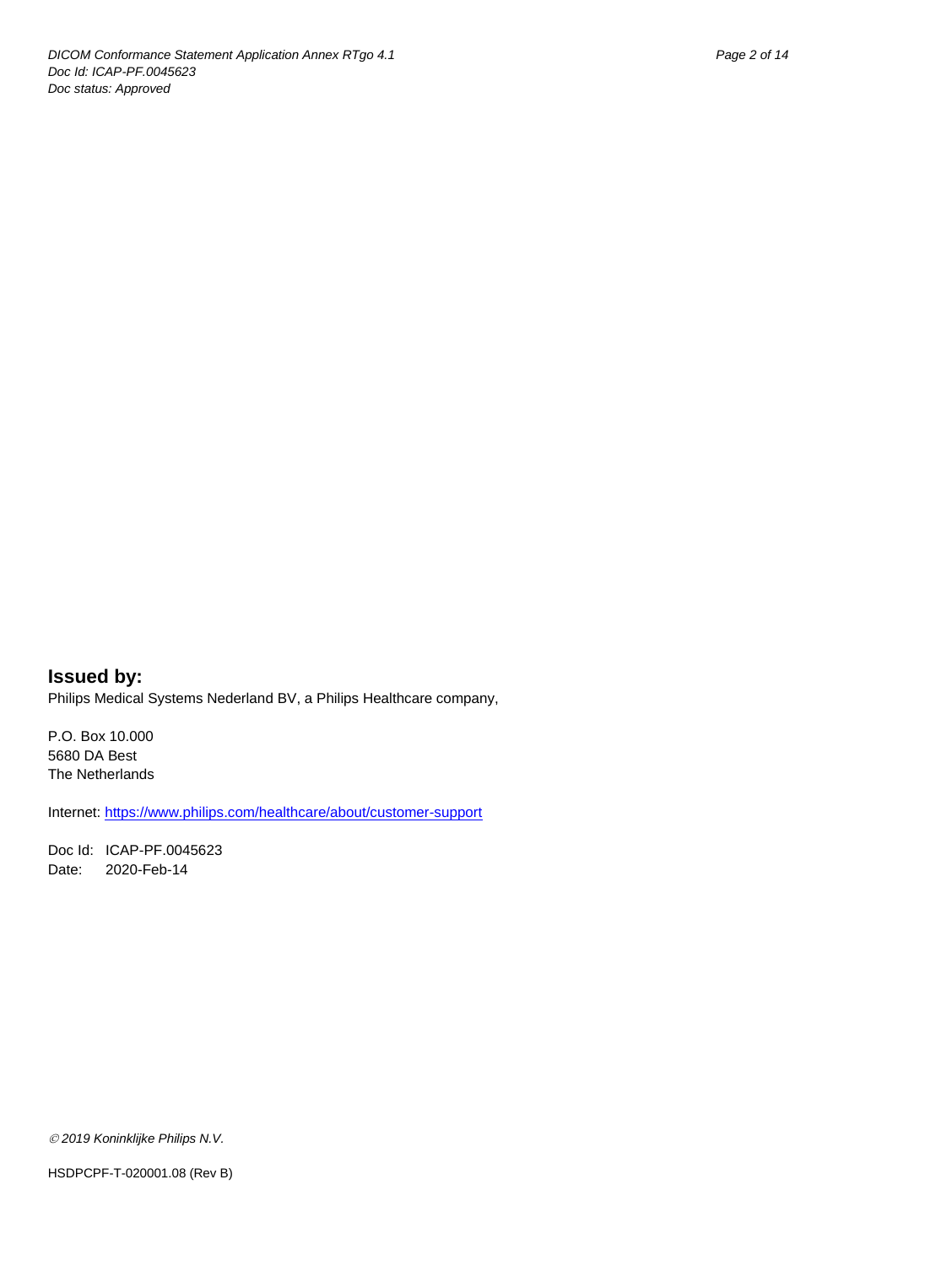# **Table of Contents**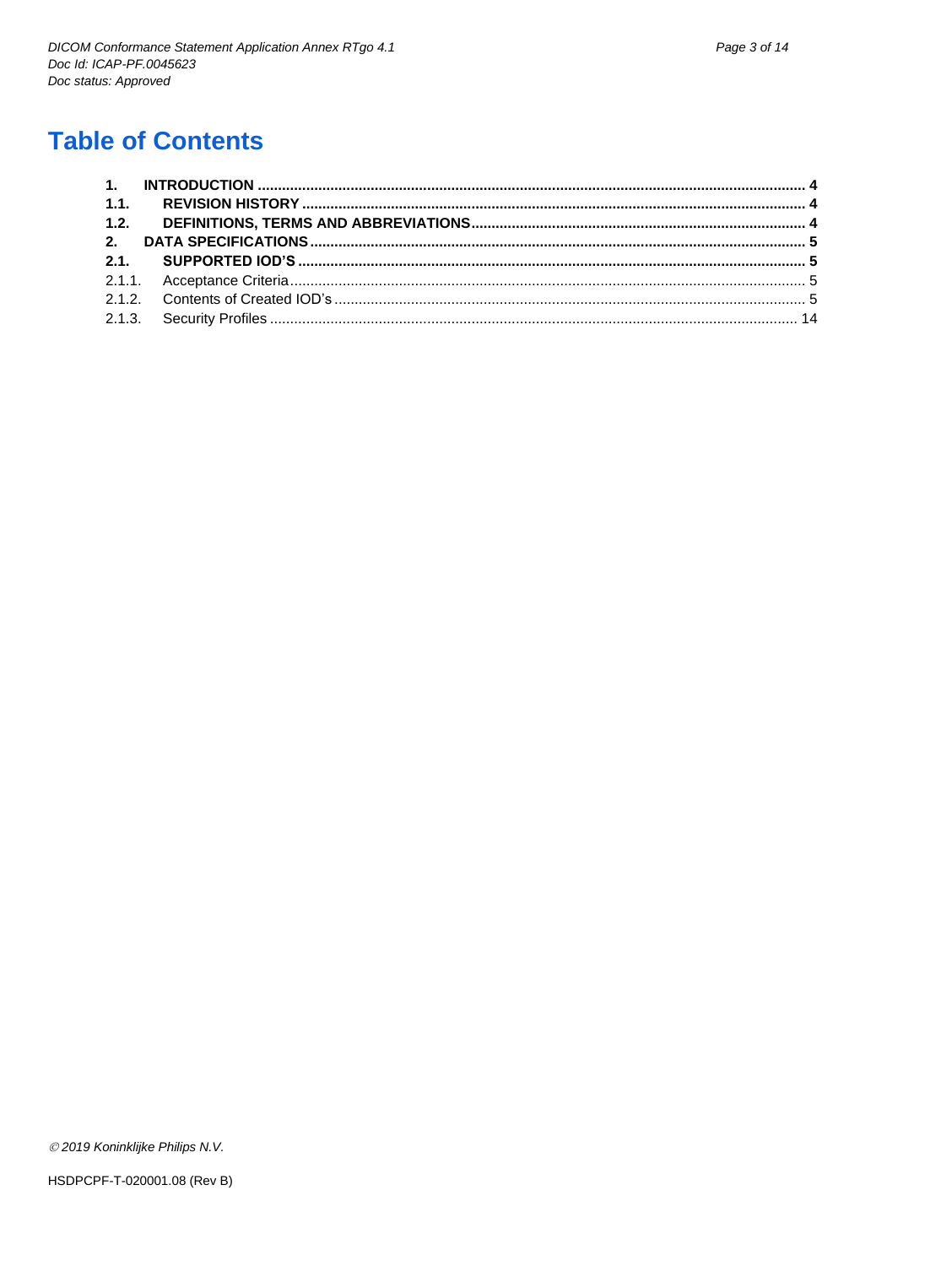<span id="page-3-0"></span>This DICOM Conformance Statement annex is applicable for the MR-RT plug-in (also known as RTgo plug-in) which is optional MR software package for Philips MR systems.

MR-RT plugin enables MR-only simulation and auto-segmentation of specific treatment sites on the MR system. The plug-in creates synthetic CT images based on the input MR images as well as automatic segmentation for certain treatment sites. ROI contour information generated by the auto-segmentation algorithms is linked to the generated CT image set and these objects are used as an input for radiotherapy treatment planning. The CT images and RT Structure set objects can be DICOM exported out of the MR system to be imported to radiotherapy treatment planning system.

Note: Supported CT Image and RT Struct objects are exported by the MR-RT plug-in. Compared to the MR Image export there is only one difference: after establishing association with the SCP, plug-in sends C-ECHO command before initiating C-STORE sequence.

## <span id="page-3-1"></span>**1.1. Revision History**

The revision history below provides dates and differences among individual document versions.

#### **Table 1: Revision History**

| <b>Document Version</b> | Date of Issue | <b>Status</b> | <b>Description</b> |
|-------------------------|---------------|---------------|--------------------|
| 00                      | 14-Feb-2020   | Approved      | Initial Version    |

## <span id="page-3-2"></span>**1.2. Definitions, Terms and Abbreviations**

| <b>Abbreviation/Term</b> | <b>Explanation</b>                             |
|--------------------------|------------------------------------------------|
| <b>CT</b>                | Computed Tomography                            |
| <b>DICOM</b>             | Digital Imaging and Communications in Medicine |
| <b>IOD</b>               | Information Object Definition                  |
| <b>RIS</b>               | Radiology Information System                   |
| <b>RT</b>                | Radiotherapy                                   |
| <b>UID</b>               | Unique Identifier                              |
| <b>VR</b>                | Value Representation                           |
| <b>MWL</b>               | Worklist Management                            |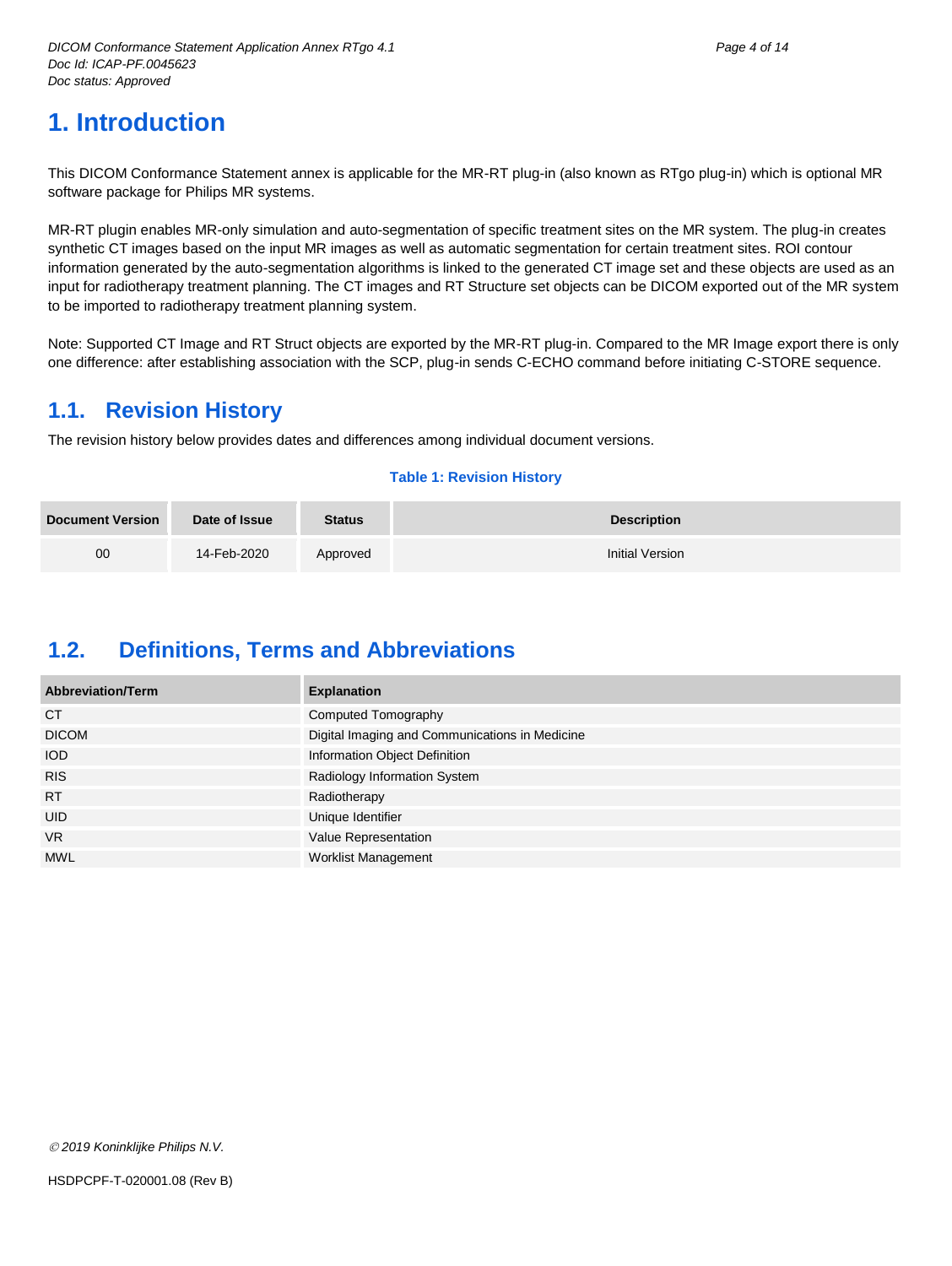# <span id="page-4-0"></span>**2. Data Specifications**

## <span id="page-4-1"></span>**2.1. Supported IOD's**

Supported CT Image and RT Struct objects can exported like the MR images. However during export, after establishing association with the Store SCP, RTgo plugin sends C-ECHO command before initiating C-STORE sequence.

This section specifies each IOD accepted and / or created by **Error! Unknown document property name.**.

ACCEPTED The applicable IOD is accepted for storage in the repository of the hosting platform and supported for import in **Error! Unknown document property name.** for viewing and analysis.

#### CREATED The **Error! Unknown document property name.** supports generation of derived data by using the applicable IOD

#### **Table 2: Supported IOD's**

| <b>IOD</b>                         |                               |                 | <b>Support</b> |  |
|------------------------------------|-------------------------------|-----------------|----------------|--|
| <b>Name</b>                        | UID                           | <b>ACCEPTED</b> | <b>CREATED</b> |  |
| CT Image Storage SOP Class         | 1.2.840.10008.5.1.4.1.1.2     | No              | Yes            |  |
| RT Structure Set Storage SOP Class | 1.2.840.10008.5.1.4.1.1.481.3 | No              | Yes            |  |

### <span id="page-4-2"></span>**2.1.1. Acceptance Criteria**

#### **Table 3: Created transfer syntaxes per IOD**

| <b>IOD</b>                         |                               | <b>Transfer Syntax</b>                                                           |                                                                 |  |
|------------------------------------|-------------------------------|----------------------------------------------------------------------------------|-----------------------------------------------------------------|--|
| <b>Name</b>                        | <b>UID</b>                    | <b>Name</b>                                                                      | <b>UID</b>                                                      |  |
| CT Image Storage SOP Class         | 1.2.840.10008.5.1.4.1.1.2     | Explicit VR Little Endian<br>Implicit VR Little Endian<br>Explicit VR Big Endian | 1.2.840.10008.1.2.1<br>1.2.840.10008.1.2<br>1.2.840.10008.1.2.2 |  |
| RT Structure Set Storage SOP Class | 1.2.840.10008.5.1.4.1.1.481.3 | Explicit VR Little Endian<br>Implicit VR Little Endian<br>Explicit VR Big Endian | 1.2.840.10008.1.2.1<br>1.2.840.10008.1.2<br>1.2.840.10008.1.2.2 |  |

## <span id="page-4-3"></span>**2.1.2. Contents of Created IOD's**

This section specifies the IOD created by this application and specifies the content for each IOD (including private IODs). For each attribute in the IOD the following information is supplied:

- Attribute name
- Tag
- VR Value representation
- Value specifies possible values
- Presence of value specifies if attribute is always present or only under specific conditions
- Source of value specifies the source of the value

*2019 Koninklijke Philips N.V.*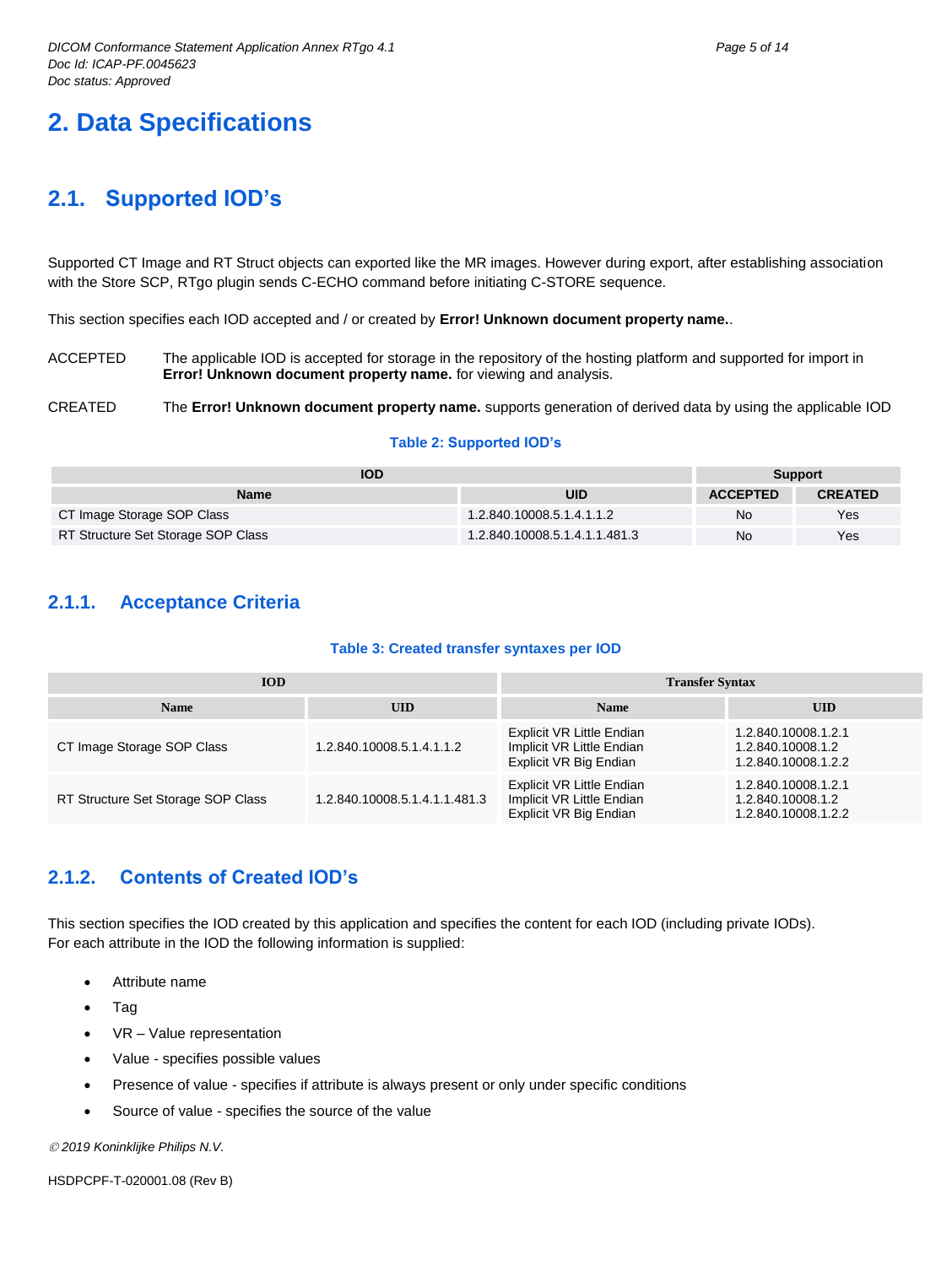Comment - gives additional information on the attribute

Abbreviations used in the IOD tables for the column "Presence of Module" are:

| <b>ALWAYS</b> | The module is always present.                 |
|---------------|-----------------------------------------------|
| CONDITIONAL   | The module is used under specified condition. |

Abbreviations used in the Module table for the column "Presence of Value" are:

| <b>ALWAYS</b> | The attribute is always present with a value                                                                            |
|---------------|-------------------------------------------------------------------------------------------------------------------------|
| <b>EMPTY</b>  | The attribute is always present without any value (attribute sent zero length)                                          |
| VNAP          | The attribute is always present and its Value is Not Always Present (attribute sent zero length if no value is present) |
| ANAP          | The attribute is present under specified condition $-$ if present then it will always have a value                      |
| <b>ANAPCV</b> | The attribute is present under specified condition – if present then its Value is Not Always Present (attribute sent    |
|               | zero length if condition applies and no value is present)                                                               |

The abbreviations used in the Module table for the column "Source" are:

| <b>AUTO</b>     | The attribute value is generated automatically                                    |
|-----------------|-----------------------------------------------------------------------------------|
| <b>CONFIG</b>   | The attribute value source is a configurable parameter                            |
| <b>COPY</b>     | The attribute value source is another SOP instance                                |
| <b>FIXED</b>    | The attribute value is hard-coded in the application                              |
| <b>IMPLICIT</b> | The attribute value source is a user-implicit setting                             |
| <b>MPPS</b>     | The attribute value is the same as that use for Modality Performed Procedure Step |
| <b>MWL</b>      | The attribute value source is a Modality Worklist                                 |
| <b>USER</b>     | The attribute value source is explicit user input                                 |

#### **2.1.2.1. Implementation Identifying Information**

The value supplied for Implementation Class UID and version name are specified in table 4.

#### **Table 4: DICOM Implementation Class and Version for Created Instances**

| Implementation Class UID    | 1.3.46.670589.11.0.0.51.4.56.1 |
|-----------------------------|--------------------------------|
| Implementation Version Name | Philips MR 56.1                |

Note: The Implementation Class and Implementation Version for RTgo Plug-in DICOM export refers to different DICOM library and are therefore has different identification compared to the standard system.

#### **Table 5: List of created SOP Classes**

| <b>SOP Class Name</b>              | <b>SOP Class UID</b>          |
|------------------------------------|-------------------------------|
| CT Image Storage                   | 1.2.840.10008.5.1.4.1.1.2     |
| RT Structure Set Storage SOP Class | 1.2.840.10008.5.1.4.1.1.481.3 |

*2019 Koninklijke Philips N.V.*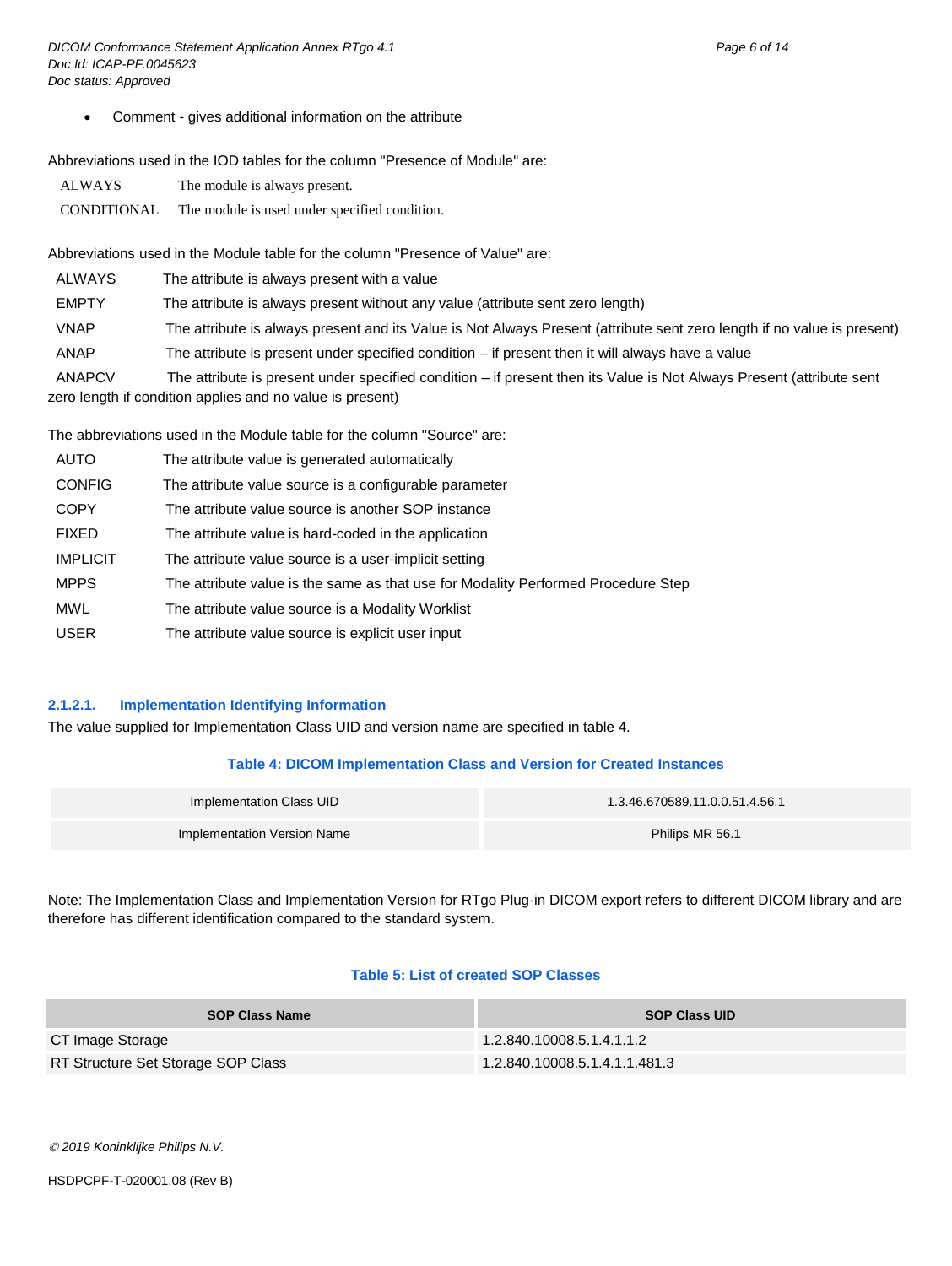#### **2.1.2.2. CT Image Storage SOP Class**

#### **Table 6: IOD of Created CT Image Storage SOP Class Instances**

| <b>Information Entity</b> | <b>Module</b>                         | <b>Presence Of Module</b> |
|---------------------------|---------------------------------------|---------------------------|
| Patient                   | <b>Patient Module</b>                 | <b>ALWAYS</b>             |
| Study                     | <b>General Study Module</b>           | <b>ALWAYS</b>             |
| Study                     | <b>Patient Study Module</b>           | <b>CONDITIONAL</b>        |
| <b>Series</b>             | <b>General Series Module</b>          | <b>ALWAYS</b>             |
| Frame of Reference        | Frame of Reference Module             | <b>ALWAYS</b>             |
| Equipment                 | <b>General Equipment Module</b>       | <b>ALWAYS</b>             |
| Image                     | General Image Module                  | <b>ALWAYS</b>             |
| Image                     | Image Plane Module                    | <b>ALWAYS</b>             |
| Image                     | Image Pixel Module                    | <b>ALWAYS</b>             |
| Image                     | CT Image Module                       | <b>ALWAYS</b>             |
| Image                     | <b>VOI LUT Module</b>                 | <b>ALWAYS</b>             |
| Image                     | SOP Common Module                     | <b>ALWAYS</b>             |
| Image                     | Extended DICOM and Private attributes | <b>ALWAYS</b>             |

#### **Table 7: Patient Module**

| <b>Attribute Name</b>    | Tag       | <b>VR</b> | Value | <b>Presence of</b><br>Value | <b>Source</b> | <b>Comment</b>                         |
|--------------------------|-----------|-----------|-------|-----------------------------|---------------|----------------------------------------|
| Patient's Name           | 0010.0010 | <b>PN</b> |       | <b>ALWAYS</b>               | MWL, USER     | $\overline{\phantom{0}}$               |
| Patient ID               | 0010.0020 | LO        |       | <b>ALWAYS</b>               | MWL, USER     | $\overline{\phantom{0}}$               |
| Patient's Birth Date     | 0010.0030 | DA        |       | <b>ALWAYS</b>               | MWL. USER     | $\overline{\phantom{0}}$               |
| Patient's Sex            | 0010.0040 | CS        |       | <b>ALWAYS</b>               | MWL. USER     | $\overline{\phantom{a}}$               |
| <b>Other Patient IDs</b> | 0010.1000 | LO        |       | ANAP                        | MWL, USER     | Only present when received<br>from RIS |

#### **Table 8: General Study Module**

| <b>Attribute Name</b>      | Tag       | <b>VR</b> | Value | <b>Presence of</b><br>Value | <b>Source</b>   | <b>Comment</b>           |
|----------------------------|-----------|-----------|-------|-----------------------------|-----------------|--------------------------|
| <b>Study Date</b>          | 0008,0020 | DA        |       | <b>ALWAYS</b>               | AUTO, MWL       | $\overline{\phantom{0}}$ |
| <b>Study Time</b>          | 0008,0030 | TM        |       | <b>ALWAYS</b>               | AUTO, MWL       | $\overline{\phantom{0}}$ |
| <b>Accession Number</b>    | 0008.0050 | <b>SH</b> |       | <b>ALWAYS</b>               | AUTO, MWL, USER | $\sim$                   |
| Referring Physician's Name | 0008,0090 | <b>PN</b> |       | <b>VNAP</b>                 | MWL, USER       |                          |
| <b>Study Description</b>   | 0008,1030 | LO        |       | <b>VNAP</b>                 | MWL, USER       |                          |
| Study Instance UID         | 0020.000D | UI        |       | <b>ALWAYS</b>               | AUTO, MWL       |                          |
| Study ID                   | 0020.0010 | <b>SH</b> |       | <b>ALWAYS</b>               | <b>AUTO</b>     | $\overline{\phantom{0}}$ |

*2019 Koninklijke Philips N.V.*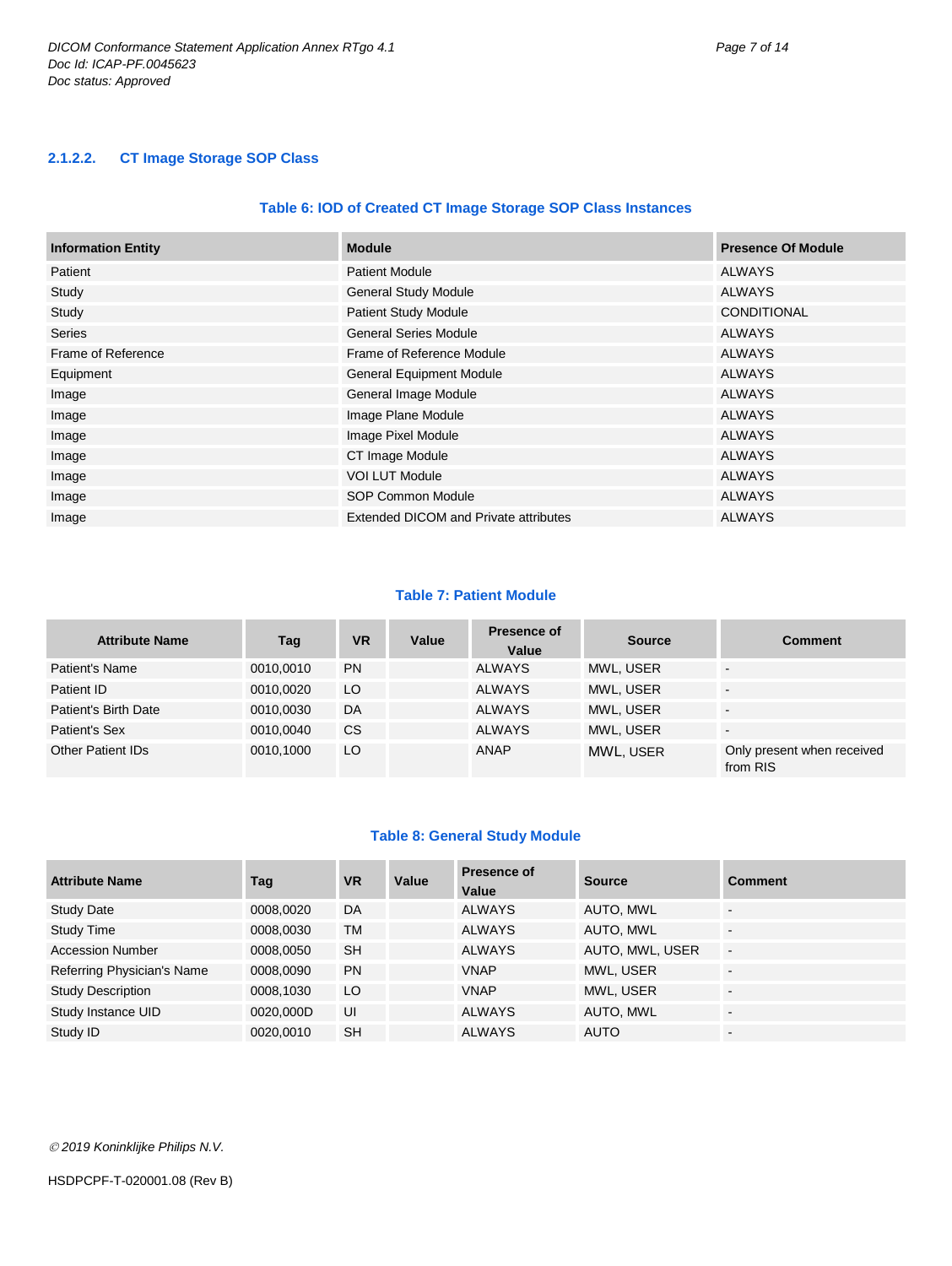#### **Table 9: Patient Study Module**

| <b>Attribute Name</b> | Tag       | <b>VR</b> | Value | <b>Presence</b><br>of Value | <b>Source</b> | <b>Comment</b> |
|-----------------------|-----------|-----------|-------|-----------------------------|---------------|----------------|
| Patient's Weight      | 0010,1030 | DS        |       | <b>ALWAYS</b>               | MWL, USER     | $\sim$         |
| <b>Medical Alerts</b> | 0010,2000 | LO        |       | ANAP                        | MWL, USER     | $\sim$         |
| Allergies             | 0010,2110 | LO        |       | <b>ANAP</b>                 | MWL, USER     | $\sim$         |

#### **Table 10: General Series Module**

| <b>Attribute Name</b>       | Tag       | <b>VR</b>      | Value     | <b>Presence of</b><br>Value | <b>Source</b>        | <b>Comment</b>                         |
|-----------------------------|-----------|----------------|-----------|-----------------------------|----------------------|----------------------------------------|
| Series Date                 | 0008,0021 | DA.            |           | <b>ALWAYS</b>               | <b>AUTO</b>          | Copy from MRCAT mDixon<br>source scan. |
| Series Time                 | 0008,0031 | <b>TM</b>      |           | <b>ALWAYS</b>               | <b>AUTO</b>          | Copy from MRCAT mDixon<br>source scan. |
| Modality                    | 0008,0060 | C <sub>S</sub> | <b>CT</b> | <b>ALWAYS</b>               | <b>FIXED</b>         |                                        |
| Series Description          | 0008,103E | LO             |           | <b>ANAP</b>                 | AUTO.<br><b>USER</b> |                                        |
| Performing Physicians' Name | 0008,1050 | <b>PN</b>      |           | ANAP                        | AUTO.<br><b>USER</b> |                                        |
| <b>Body Part Examined</b>   | 0018,0015 | C <sub>S</sub> |           | ANAP                        | <b>AUTO</b>          |                                        |
| <b>Protocol Name</b>        | 0018,1030 | LO             |           | <b>ALWAYS</b>               | <b>USER</b>          |                                        |
| <b>Patient Position</b>     | 0018,5100 | C <sub>S</sub> |           | <b>ALWAYS</b>               | AUTO                 |                                        |
| Series Instance UID         | 0020,000E | UI             |           | <b>ALWAYS</b>               | <b>AUTO</b>          |                                        |
| Series Number               | 0020,0011 | <b>IS</b>      |           | <b>ALWAYS</b>               | <b>AUTO</b>          |                                        |
| Laterality                  | 0020,0060 | <b>CS</b>      |           | ANAP                        | <b>USER</b>          |                                        |

#### **Table 11: Frame of Reference Module**

| <b>Attribute Name</b>        | Tag       | VR | Value | <b>Presence</b><br>of Value | Source       | <b>Comment</b>           |
|------------------------------|-----------|----|-------|-----------------------------|--------------|--------------------------|
| Frame of Reference UID       | 0020.0052 | UI |       | <b>ALWAYS</b>               | <b>AUTO</b>  | $\overline{\phantom{0}}$ |
| Position Reference Indicator | 0020.1040 | LO |       | <b>EMPTY</b>                | <b>FIXED</b> | $\overline{\phantom{0}}$ |

#### **Table 12: General Equipment Module**

| <b>Attribute Name</b>         | Tag       | <b>VR</b> | Value                     | <b>Presence</b><br>of Value | Source                 | <b>Comment</b>                     |
|-------------------------------|-----------|-----------|---------------------------|-----------------------------|------------------------|------------------------------------|
| Manufacturer                  | 0008.0070 | LO        | <b>Philips</b>            | <b>ALWAYS</b>               | <b>FIXED</b>           |                                    |
| <b>Institution Name</b>       | 0008,0080 | LO        |                           | <b>ALWAYS</b>               | <b>CONFIG</b>          | Configured on the system.          |
| <b>Institution Address</b>    | 0008.0081 | <b>ST</b> |                           | ANAP                        |                        |                                    |
| <b>Station Name</b>           | 0008,1010 | <b>SH</b> |                           | <b>ALWAYS</b>               | <b>CONFIG</b>          | Same as the Host Name.             |
| Institutional Department Name | 0008,1040 | LO        |                           | <b>ALWAYS</b>               | <b>CONFIG</b>          | $\sim$                             |
| Manufacturer's Model Name     | 0008,1090 | LO        |                           | <b>ALWAYS</b>               | <b>FIXED</b>           |                                    |
| Device Serial Number          | 0018,1000 | LO        |                           | <b>ALWAYS</b>               | <b>AUTO</b>            | System serial number.              |
| Software Version(s)           | 0018,1020 | LO        | $5.6.1\overline{5.6.1.1}$ | <b>ALWAYS</b>               | AUTO or<br><b>COPY</b> | Hosting system software<br>version |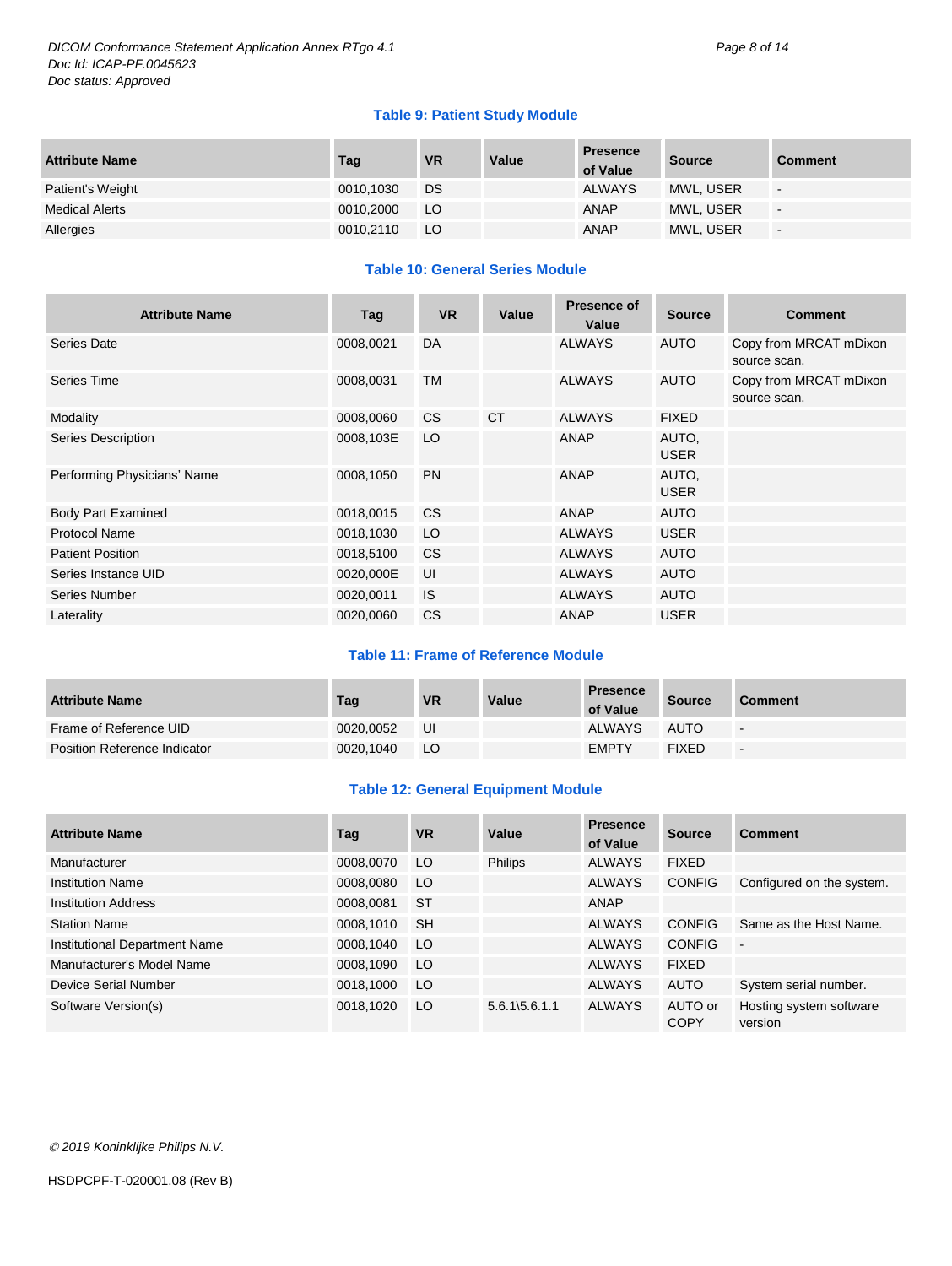#### **Table 13: General Image Module**

| <b>Attribute Name</b>     | Tag       | <b>VR</b> | Value | <b>Presence</b><br>of Value | <b>Source</b> | <b>Comment</b> |
|---------------------------|-----------|-----------|-------|-----------------------------|---------------|----------------|
| <b>Acquisition Date</b>   | 0008,0022 | DA        |       | ANAP                        | <b>AUTO</b>   | $\blacksquare$ |
| <b>Content Date</b>       | 0008.0023 | DA        |       | ANAP                        | <b>AUTO</b>   | $\sim$         |
| <b>Acquisition Time</b>   | 0008.0032 | <b>TM</b> |       | ANAP                        | <b>AUTO</b>   | $\blacksquare$ |
| <b>Content Time</b>       | 0008,0033 | <b>TM</b> |       | <b>ANAP</b>                 | <b>AUTO</b>   | $\sim$         |
| <b>Acquisition Number</b> | 0020,0012 | -IS       |       | ANAP                        | <b>AUTO</b>   | $\sim$         |
| Instance Number           | 0020,0013 | <b>IS</b> |       | <b>VNAP</b>                 | <b>AUTO</b>   | $\blacksquare$ |

#### **Table 14: Image Plane Module**

| <b>Attribute Name</b>       | Tag       | <b>VR</b> | Value | <b>Presence</b><br>of Value | <b>Source</b> | <b>Comment</b> |
|-----------------------------|-----------|-----------|-------|-----------------------------|---------------|----------------|
| Slice Thickness             | 0018,0050 | DS        |       | <b>VNAP</b>                 | <b>AUTO</b>   | -              |
| Image Position (Patient)    | 0020,0032 | DS        |       | ALWAYS                      | <b>AUTO</b>   | $\blacksquare$ |
| Image Orientation (Patient) | 0020.0037 | DS        |       | ALWAYS                      | <b>AUTO</b>   | $\blacksquare$ |
| Pixel Spacing               | 0028,0030 | DS        |       | <b>ALWAYS</b>               | <b>AUTO</b>   | $\blacksquare$ |

#### **Table 15: Image Pixel Module**

| <b>Attribute Name</b>       | Tag       | <b>VR</b> | Value                              | <b>Presence</b><br>of Value | <b>Source</b>   | <b>Comment</b> |
|-----------------------------|-----------|-----------|------------------------------------|-----------------------------|-----------------|----------------|
| Samples per Pixel           | 0028,0002 | US.       | $\mathbf{1}$                       | <b>ALWAYS</b>               | <b>FIXED</b>    |                |
| Photometric Interpretation  | 0028,0004 | <b>CS</b> | <b>MONOCHRO</b><br>ME <sub>2</sub> | <b>ALWAYS</b>               | <b>FIXED</b>    |                |
| <b>Rows</b>                 | 0028,0010 | US.       |                                    | <b>ALWAYS</b>               | <b>IMPLICIT</b> |                |
| Columns                     | 0028,0011 | <b>US</b> |                                    | <b>ALWAYS</b>               | <b>IMPLICIT</b> |                |
| <b>Bits Allocated</b>       | 0028,0100 | <b>US</b> | 16                                 | <b>ALWAYS</b>               | <b>FIXED</b>    |                |
| <b>Bits Stored</b>          | 0028,0101 | <b>US</b> | 12                                 | <b>ALWAYS</b>               | <b>IMPLICIT</b> |                |
| <b>Pixel Representation</b> | 0028,0103 | US.       | $\mathbf 0$                        | <b>ALWAYS</b>               | <b>IMPLICIT</b> |                |
| Pixel Data                  | 7FE0.0010 | <b>OB</b> |                                    | <b>ANAP</b>                 | <b>IMPLICIT</b> |                |

#### **Table 16: CT Image Module**

| <b>Attribute Name</b>      | Tag       | <b>VR</b> | Value                                                                     | <b>Presence</b><br>of Value | <b>Source</b> | <b>Comment</b>                     |
|----------------------------|-----------|-----------|---------------------------------------------------------------------------|-----------------------------|---------------|------------------------------------|
| Image Type                 | 0008,0008 | CS.       | DERIVED\PRIMARY\<br><b>REFORMATTED\RE</b><br><b>FORMATTED\DERIV</b><br>ED | <b>ALWAYS</b>               | <b>AUTO</b>   |                                    |
| <b>KVP</b>                 | 0018,0060 | DS.       | $\overline{0}$                                                            | <b>VNAP</b>                 | <b>FIXED</b>  | Derived from MR image so<br>no KVP |
| <b>Acquisition Number</b>  | 0020,0012 | - IS      |                                                                           | <b>VNAP</b>                 | AUTO          |                                    |
| Samples per Pixel          | 0028,0002 | US.       | $\blacksquare$ 1                                                          | <b>ALWAYS</b>               | <b>AUTO</b>   |                                    |
| Photometric Interpretation | 0028,0004 | CS.       | MONOCHROME2                                                               | <b>ALWAYS</b>               | <b>AUTO</b>   |                                    |
| <b>Bits Allocated</b>      | 0028,0100 | US.       | 16                                                                        | <b>ALWAYS</b>               | AUTO          |                                    |

*2019 Koninklijke Philips N.V.*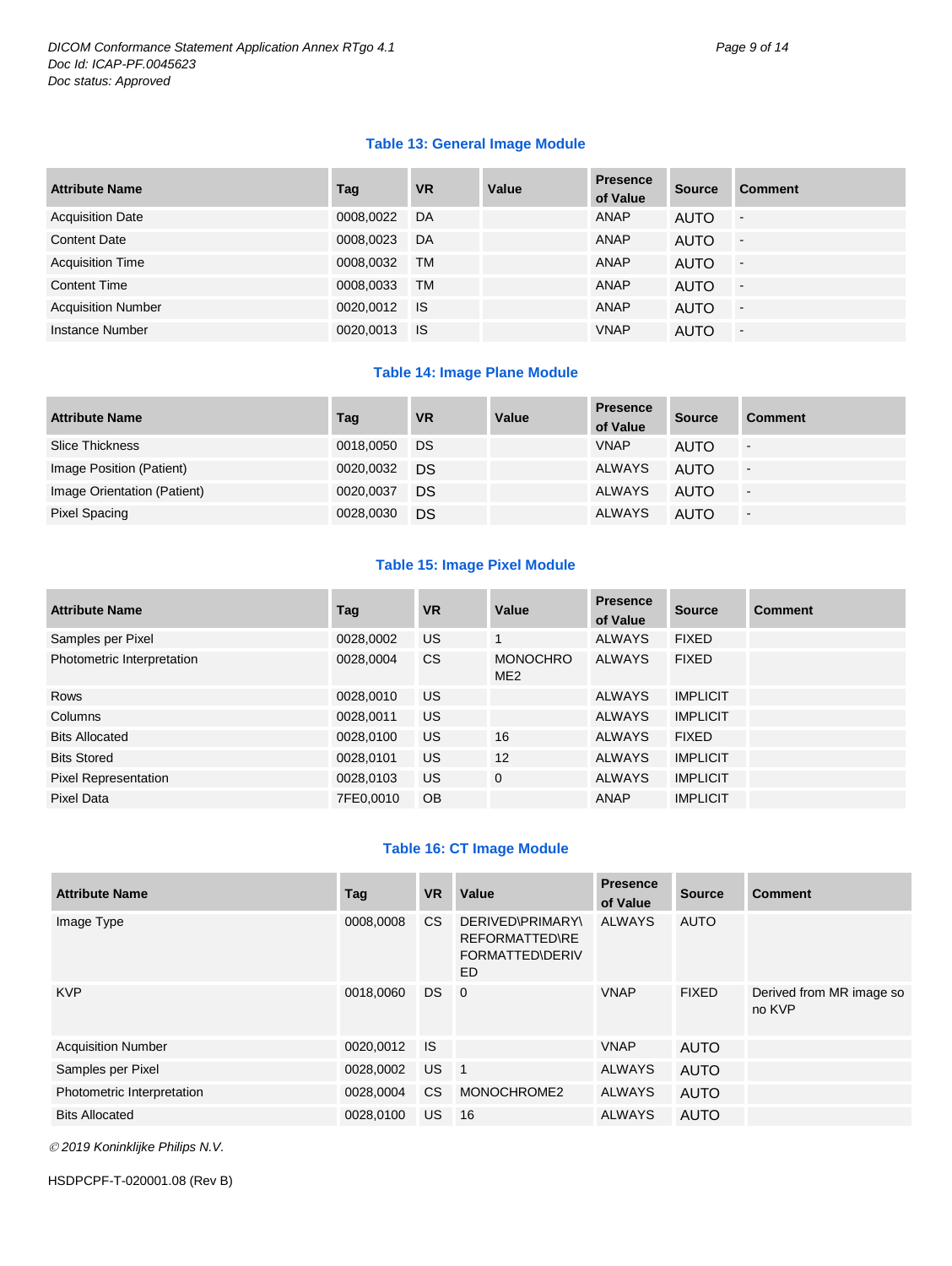*DICOM Conformance Statement Application Annex RTgo 4.1 Page 10 of 14 Doc Id: ICAP-PF.0045623 Doc status: Approved*

| <b>Bits Stored</b> | 0028,0101 US 12 |  | ALWAYS      | AUTO         |
|--------------------|-----------------|--|-------------|--------------|
| High Bit           | 0028,0102 US 11 |  | ALWAYS      | AUTO         |
| Rescale Intercept  | 0028,1052 DS    |  | ALWAYS      | AUTO         |
| Rescale Slope      | 0028,1053 DS 1  |  | ALWAYS      | AUTO         |
| Rescale Type       | 0028,1054 LO HU |  | <b>ANAP</b> | <b>FIXED</b> |

#### **Table 17: VOI LUT Module**

| <b>Attribute Name</b> | Tag       | <b>VR</b> | Value | <b>Presence</b><br>of Value | <b>Source</b> | <b>Comment</b> |
|-----------------------|-----------|-----------|-------|-----------------------------|---------------|----------------|
| <b>Window Center</b>  | 0028.1050 | DS        |       | <b>ANAP</b>                 | <b>AUTO</b>   |                |
| Window Width          | 0028,1051 | DS        |       | <b>ANAP</b>                 | <b>AUTO</b>   |                |

#### **Table 18: SOP Common Module**

| <b>Attribute Name</b>  | Tag       | <b>VR</b> | Value | <b>Presence</b><br>of Value | <b>Source</b> | <b>Comment</b> |
|------------------------|-----------|-----------|-------|-----------------------------|---------------|----------------|
| Specific Character Set | 0008,0005 | <b>CS</b> |       | ANAP                        | <b>AUTO</b>   |                |
| Instance Creation Date | 0008.0012 | DA        |       | ANAP                        | <b>AUTO</b>   |                |
| Instance Creation Time | 0008.0013 | TM        |       | ANAP                        | <b>AUTO</b>   |                |
| SOP Class UID          | 0008.0016 | UI        |       | <b>ALWAYS</b>               | <b>AUTO</b>   |                |
| SOP Instance UID       | 0008.0018 | UI        |       | <b>ALWAYS</b>               | <b>AUTO</b>   |                |
| Instance Number        | 0020,0013 | - IS      |       | ANAP                        | <b>AUTO</b>   |                |

#### **Table 19: Private Tags**

| <b>Attribute Name</b>         | Tag        | <b>VR</b> | Value                                                                           | <b>Presence</b><br>of Value | <b>Source</b> | <b>Comment</b> |
|-------------------------------|------------|-----------|---------------------------------------------------------------------------------|-----------------------------|---------------|----------------|
| Private Creator Group 2001    | 2001,00xx  |           | Philips Imaging DD<br>001                                                       | ANAP                        | <b>AUTO</b>   |                |
| Image Plane Number            | 2001, xx0A | IS.       | 2                                                                               | ANAP                        | <b>AUTO</b>   |                |
| <b>Number of Slices</b>       | 2001, xx18 | SL        | 00000078H / 120                                                                 | ANAP                        | <b>AUTO</b>   |                |
| Exam Card Name                | 2001, xxC8 | LO.       | MrcatSourceAndT2Wit<br>hCustomSteps                                             | ANAP                        | <b>AUTO</b>   |                |
| Series Derivation Description | 2001, xxCC | ST        | Empty                                                                           | ANAP                        | <b>AUTO</b>   |                |
| Private Creator Group 2005    | 2005,00xx  | LO        | Philips MR Imaging<br>DD 006                                                    | ANAP                        | <b>AUTO</b>   |                |
| <b>RT Generated Series</b>    | 2005, xx88 | LO.       | MR-RT Plugin<br>4.1.57393.0-<br>1886463642094b63be<br>93c173762fa33a94b2<br>2a5 | ANAP                        | <b>AUTO</b>   |                |
| <b>RT Blob Data</b>           | 2005, xx89 | <b>OB</b> | IN FILE                                                                         | <b>ANAP</b>                 | <b>AUTO</b>   |                |

*2019 Koninklijke Philips N.V.*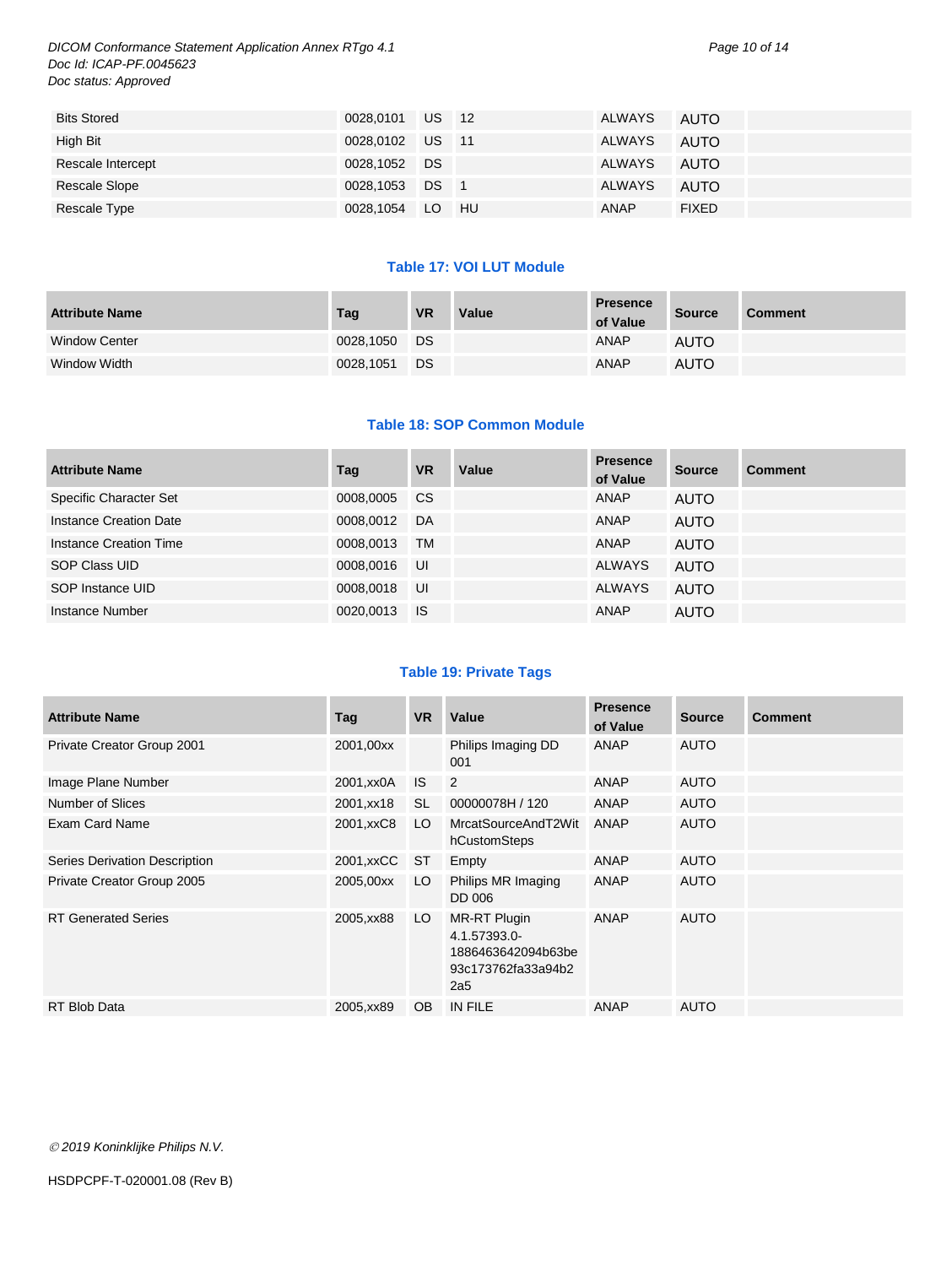#### **Table 20: IOD of Created RT Structure Set Storage SOP Class Instances**

| <b>Information Entity</b> | <b>Module</b>                                | <b>Presence Of Module</b> |
|---------------------------|----------------------------------------------|---------------------------|
| Patient                   | Patient                                      | <b>ALWAYS</b>             |
| Study                     | <b>General Study</b>                         | <b>ALWAYS</b>             |
|                           | <b>Patient Study</b>                         | <b>ALWAYS</b>             |
| <b>Series</b>             | <b>RT</b> Series                             | <b>ALWAYS</b>             |
| Equipment                 | <b>General Equipment</b>                     | <b>ALWAYS</b>             |
| Structure Set             | <b>Structure Set</b>                         | <b>ALWAYS</b>             |
|                           | <b>ROI Contour</b>                           | <b>ALWAYS</b>             |
|                           | <b>RT ROI Observations</b>                   | <b>ALWAYS</b>             |
|                           | SOP Common                                   | <b>ALWAYS</b>             |
|                           | <b>Extended DICOM and Private attributes</b> | <b>CONDITIONAL</b>        |

#### **Table 21: Patient Module**

| <b>Attribute Name</b>    | Tag       | <b>VR</b> | Value | <b>Presence</b><br>of Value | <b>Source</b> | <b>Comment</b>                         |
|--------------------------|-----------|-----------|-------|-----------------------------|---------------|----------------------------------------|
| Patient's Name           | 0010.0010 | <b>PN</b> |       | <b>ALWAYS</b>               | MWL, USER     |                                        |
| Patient ID               | 0010.0020 | LO        |       | <b>ALWAYS</b>               | MWL, USER     |                                        |
| Patient's Birth Date     | 0010.0030 | DA        |       | <b>ALWAYS</b>               | MWL. USER     |                                        |
| Patient's Sex            | 0010.0040 | <b>CS</b> |       | <b>ALWAYS</b>               | MWL. USER     |                                        |
| <b>Other Patient IDs</b> | 0010.1000 | LO        |       | <b>VNAP</b>                 | MWL, USER     | Only present when<br>received from RIS |

#### **Table 22: General Study Module**

| <b>Attribute Name</b>      | Tag       | <b>VR</b> | Value | <b>Presence</b><br>of Value | <b>Source</b>             | <b>Comment</b> |
|----------------------------|-----------|-----------|-------|-----------------------------|---------------------------|----------------|
| <b>Study Date</b>          | 0008,0020 | DA        |       | <b>ALWAYS</b>               | AUTO, MWL                 |                |
| <b>Study Time</b>          | 0008,0030 | <b>TM</b> |       | <b>ALWAYS</b>               | <b>MWL</b>                |                |
| <b>Accession Number</b>    | 0008.0050 | <b>SH</b> |       | ANAP                        | AUTO, MWL,<br><b>USER</b> |                |
| Referring Physician's Name | 0008.0090 | <b>PN</b> |       | <b>VNAP</b>                 | MWL, USER                 |                |
| <b>Study Description</b>   | 0008,1030 | LO        |       | <b>VNAP</b>                 | MWL, USER                 |                |
| Study Instance UID         | 0020,000D | UI        |       | <b>ALWAYS</b>               | AUTO, MWL                 |                |
| Study ID                   | 0020,0010 | <b>SH</b> |       | <b>ALWAYS</b>               | <b>AUTO</b>               |                |

#### **Table 23: Patient Study Module**

| <b>Attribute Name</b> | Tag       | <b>VR</b> | Value | <b>Presence</b><br>of Value | <b>Source</b> | <b>Comment</b>           |
|-----------------------|-----------|-----------|-------|-----------------------------|---------------|--------------------------|
| Patient's Weight      | 0010.1030 | DS        |       | <b>ALWAYS</b>               | MWL, USER     | $\overline{\phantom{a}}$ |
| Medical Alerts        | 0010,2000 | LO        |       | ANAP                        | MWL, USER     | $\blacksquare$           |
| Allergies             | 0010,2110 | LO        |       | <b>ANAP</b>                 | MWL, USER     | $\blacksquare$           |

*2019 Koninklijke Philips N.V.*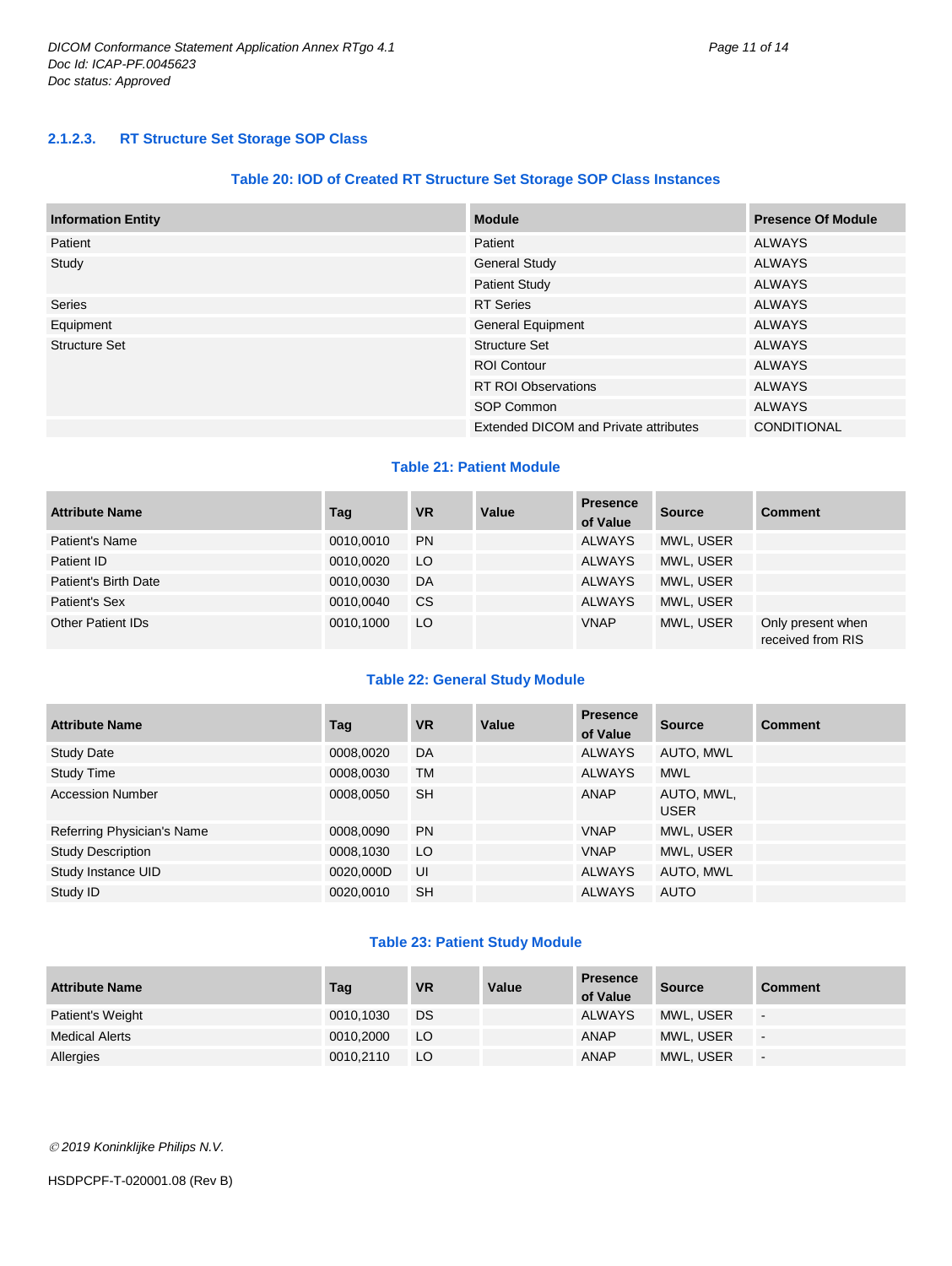#### **Table 24: RT Series Module**

| <b>Attribute Name</b> | Tag       | <b>VR</b>     | Value           | <b>Presence</b><br>of Value | <b>Source</b> | <b>Comment</b>                    |
|-----------------------|-----------|---------------|-----------------|-----------------------------|---------------|-----------------------------------|
| Modality              | 0008,0060 | <sub>CS</sub> | <b>RTSTRUCT</b> | <b>ALWAYS</b>               | <b>FIXED</b>  | Applied value:<br><b>RTSTRUCT</b> |
| Series Description    | 0008,103E | LO            |                 | ANAP                        | AUTO, USER    |                                   |
| Series Instance UID   | 0020,000E | UI            |                 | <b>ALWAYS</b>               | <b>AUTO</b>   |                                   |
| Series Number         | 0020,0011 | <b>IS</b>     |                 | <b>ALWAYS</b>               | <b>AUTO</b>   |                                   |
| Operator's Name       | 0008,1070 | <b>PN</b>     |                 | <b>EMPTY</b>                | <b>FIXED</b>  |                                   |

#### **Table 25: General Equipment Module**

| <b>Attribute Name</b>         | Tag       | <b>VR</b> | Value                     | <b>Presence</b><br>of Value | <b>Source</b> | <b>Comment</b>                     |
|-------------------------------|-----------|-----------|---------------------------|-----------------------------|---------------|------------------------------------|
| Manufacturer                  | 0008.0070 | LO        | <b>Philips</b>            | <b>ALWAYS</b>               | <b>FIXED</b>  |                                    |
| <b>Institution Name</b>       | 0008,0080 | LO        |                           | <b>ALWAYS</b>               | <b>CONFIG</b> |                                    |
| <b>Institution Address</b>    | 0008.0081 | <b>ST</b> |                           | <b>ANAPCV</b>               | <b>CONFIG</b> |                                    |
| <b>Station Name</b>           | 0008,1010 | <b>SH</b> |                           | <b>ALWAYS</b>               | <b>CONFIG</b> | Same as the Host<br>Name.          |
| Institutional Department Name | 0008,1040 | LO        |                           | <b>ALWAYS</b>               | <b>CONFIG</b> |                                    |
| Manufacturer's Model Name     | 0008,1090 | LO        |                           | <b>ALWAYS</b>               | <b>FIXED</b>  |                                    |
| Device Serial Number          | 0018,1000 | LO        |                           | <b>ALWAYS</b>               | <b>FIXED</b>  |                                    |
| Software Version(s)           | 0018,1020 | LO        | $5.6.1\overline{5.6.1.1}$ | <b>ALWAYS</b>               | <b>FIXED</b>  | Hosting system<br>software version |

#### **Table 26: Frame of Reference Module**

| <b>Attribute Name</b>  | Tag       | <b>VR</b> | Value                                                              | <b>Presence</b><br>of Value | <b>Source</b> | <b>Comment</b> |
|------------------------|-----------|-----------|--------------------------------------------------------------------|-----------------------------|---------------|----------------|
| Frame Of Reference UID | 0020,0052 | UI        | 1.3.46.670589. ALWAYS<br>11.0.5.0.4952.<br>201701301003<br>2136000 |                             | AUTO          |                |

#### **Table 27: Structure Set Module**

| <b>Attribute Name</b>                  | Tag       | <b>VR</b> | Value                   | <b>Presence</b><br>of Value | <b>Source</b> | <b>Comment</b> |
|----------------------------------------|-----------|-----------|-------------------------|-----------------------------|---------------|----------------|
| Structure Set Label                    | 3006,0002 | <b>SH</b> | MR-RT                   | <b>ALWAYS</b>               | <b>FIXED</b>  |                |
| <b>Structure Set Name</b>              | 3006.0004 | LO        | MR-RT                   | <b>ALWAYS</b>               | <b>FIXED</b>  |                |
| <b>Structure Set Description</b>       | 3006,0006 | <b>ST</b> | MR-RT<br>AutoContouring | <b>ALWAYS</b>               | <b>FIXED</b>  |                |
| <b>Structure Set Date</b>              | 3006,0008 | DA        |                         | ALWAYS                      | AUTO          |                |
| <b>Structure Set Time</b>              | 3006.0009 | <b>TM</b> |                         | <b>ALWAYS</b>               | AUTO          |                |
| Referenced Frame of Reference Sequence | 3006,0010 | <b>SQ</b> |                         | <b>ALWAYS</b>               | AUTO          |                |
| >Frame of Reference UID                | 0020,0052 | UI        |                         | ALWAYS                      | AUTO          |                |
| >RT Referenced Study Sequence          | 3006,0012 | <b>SQ</b> |                         | <b>ALWAYS</b>               | AUTO, MWL     |                |

*2019 Koninklijke Philips N.V.*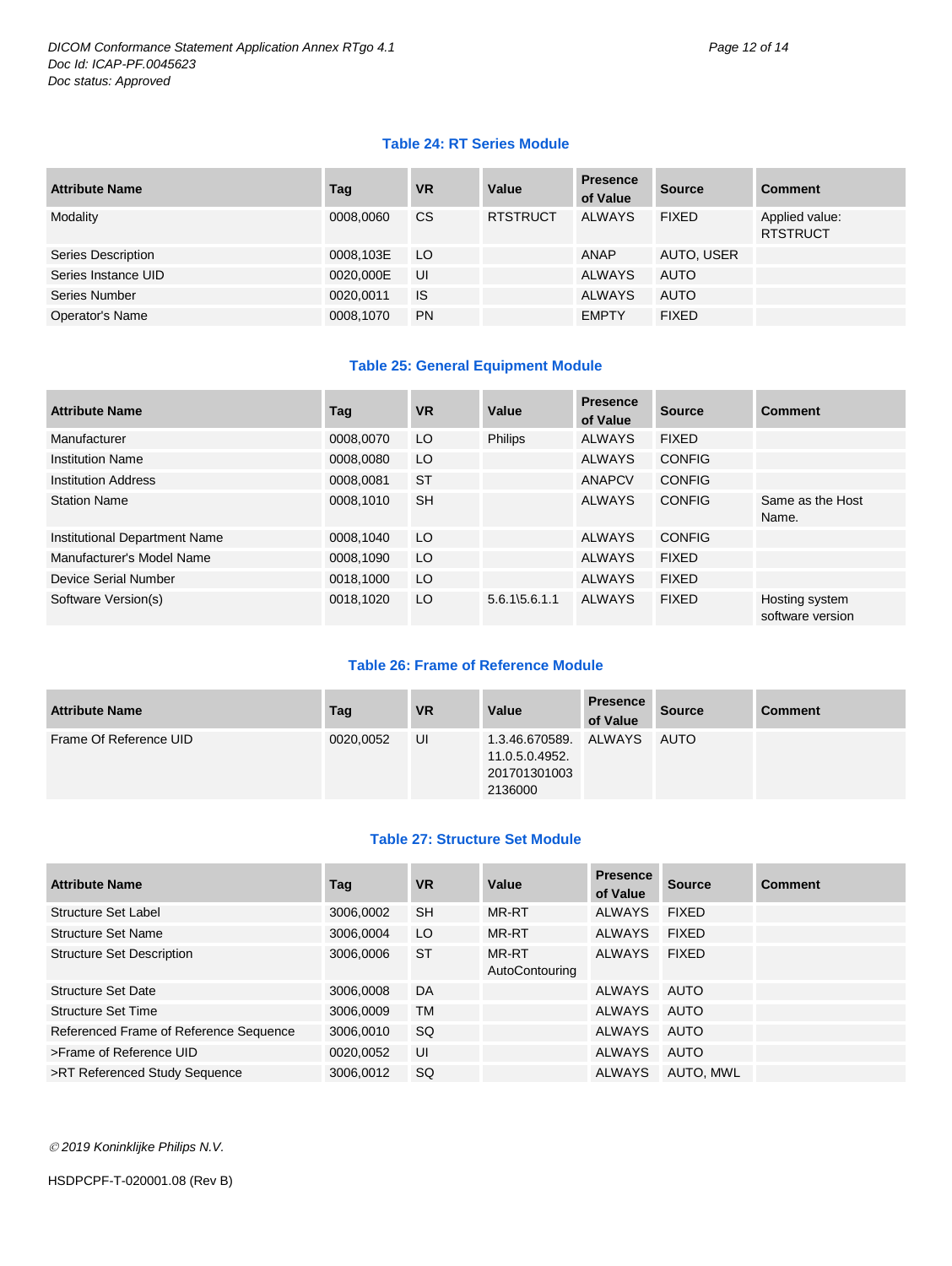*DICOM Conformance Statement Application Annex RTgo 4.1 Page 13 of 14 Doc Id: ICAP-PF.0045623 Doc status: Approved*

| <b>Attribute Name</b>              | Tag       | <b>VR</b> | Value                         | <b>Presence</b><br>of Value | <b>Source</b> | Comment                                                 |
|------------------------------------|-----------|-----------|-------------------------------|-----------------------------|---------------|---------------------------------------------------------|
| >>Referenced SOP Class UID         | 0008,1150 | UI        | 1.2.840.10008.5<br>.1.4.1.1.2 | ALWAYS                      | AUTO          | Applied value:<br>1.2.840.10008.5.1.4.1.1<br>$\cdot$ .2 |
| >>Referenced SOP Instance UID      | 0008,1155 | UI        |                               | <b>ALWAYS</b>               | <b>AUTO</b>   |                                                         |
| >>RT Referenced Series Sequence    | 3006,0014 | <b>SQ</b> |                               | <b>ALWAYS</b>               | <b>AUTO</b>   |                                                         |
| >>>Series Instance UID             | 0020,000E | UI        |                               | <b>ALWAYS</b>               | <b>AUTO</b>   |                                                         |
| >>>Contour Image Sequence          | 3006,0016 | <b>SQ</b> |                               | <b>ALWAYS</b>               | <b>AUTO</b>   |                                                         |
| >>>>Referenced SOP Class UID       | 0008,1150 | UI        |                               | <b>ALWAYS</b>               | <b>AUTO</b>   | Applied value:<br>1.2.840.10008.5.1.4.1.1<br>$\cdot$    |
| >>>>Referenced SOP Instance UID    | 0008,1155 | UI        |                               | <b>ALWAYS</b>               | <b>AUTO</b>   |                                                         |
| Structure Set ROI Sequence         | 3006,0020 | <b>SQ</b> |                               | <b>ALWAYS</b>               | <b>AUTO</b>   |                                                         |
| >ROI Number                        | 3006,0022 | <b>IS</b> |                               | <b>ALWAYS</b>               | <b>AUTO</b>   |                                                         |
| >Referenced Frame of Reference UID | 3006,0024 | UI        |                               | <b>ALWAYS</b>               | <b>AUTO</b>   |                                                         |
| >ROI Name                          | 3006,0026 | LO        |                               | <b>ALWAYS</b>               | <b>CONFIG</b> |                                                         |
| >ROI Generation Algorithm          | 3006,0036 | <b>CS</b> |                               | <b>ALWAYS</b>               | <b>FIXED</b>  | Applied value:<br><b>AUTOMATIC</b>                      |

#### **Table 28: ROI Contour Module**

| <b>Attribute Name</b>          | Tag       | <b>VR</b> | Value | <b>Presence</b><br>of Value | <b>Source</b> | <b>Comment</b>                                                   |
|--------------------------------|-----------|-----------|-------|-----------------------------|---------------|------------------------------------------------------------------|
| <b>ROI Contour Sequence</b>    | 3006,0039 | <b>SQ</b> |       | <b>ALWAYS</b>               | AUTO          |                                                                  |
| >ROI Display Color             | 3006,002A | <b>IS</b> |       | <b>ALWAYS</b>               | <b>CONFIG</b> |                                                                  |
| >Contour Sequence              | 3006,0040 | <b>SQ</b> |       | <b>VNAP</b>                 | <b>AUTO</b>   | Sequence may be<br>empty if ROI does not<br>contain any contours |
| >>Contour Image Sequence       | 3006,0016 | SQ.       |       | ANAP                        | <b>AUTO</b>   |                                                                  |
| >>>Referenced SOP Class UID    | 0008,1150 | UI        |       | <b>ANAP</b>                 | <b>AUTO</b>   | Applied value:<br>1.2.840.10008.5.1.4.1.1<br>$\cdot$ .2          |
| >>>Referenced SOP Instance UID | 0008,1155 | UI        |       | <b>ANAP</b>                 | <b>AUTO</b>   |                                                                  |
| >>Contour Geometric Type       | 3006,0042 | <b>CS</b> |       | ANAP                        | <b>AUTO</b>   |                                                                  |
| >>Number of Contour Points     | 3006,0046 | <b>IS</b> |       | ANAP                        | <b>AUTO</b>   |                                                                  |
| >>Contour Data                 | 3006,0050 | <b>DS</b> |       | ANAP                        | <b>AUTO</b>   |                                                                  |
| >Referenced ROI Number         | 3006,0084 | <b>IS</b> |       | <b>ALWAYS</b>               | <b>AUTO</b>   |                                                                  |

#### **Table 29: RT ROI Observation Module**

| <b>Attribute Name</b>               | Tag       | <b>VR</b> | Value | <b>Presence</b><br>of Value | <b>Source</b> | <b>Comment</b>                                  |
|-------------------------------------|-----------|-----------|-------|-----------------------------|---------------|-------------------------------------------------|
| <b>RT ROI Observations Sequence</b> | 3006,0080 | <b>SQ</b> |       | <b>ALWAYS</b>               | <b>AUTO</b>   |                                                 |
| >Observation Number                 | 3006,0082 | <b>IS</b> |       | ALWAYS                      | AUTO          |                                                 |
| >Referenced ROI Number              | 3006.0084 | <b>IS</b> |       | <b>ALWAYS</b>               | <b>AUTO</b>   |                                                 |
| >RT ROI Interpreted Type            | 3006.00A4 | <b>CS</b> |       | <b>ALWAYS</b>               | AUTO          | Value can be either<br><b>EXTERNAL or ORGAN</b> |
| >ROI Interpreter                    | 3006,00A6 | <b>PN</b> |       | <b>ALWAYS</b>               | <b>FIXED</b>  | <b>AUTOMATIC</b>                                |

*2019 Koninklijke Philips N.V.*